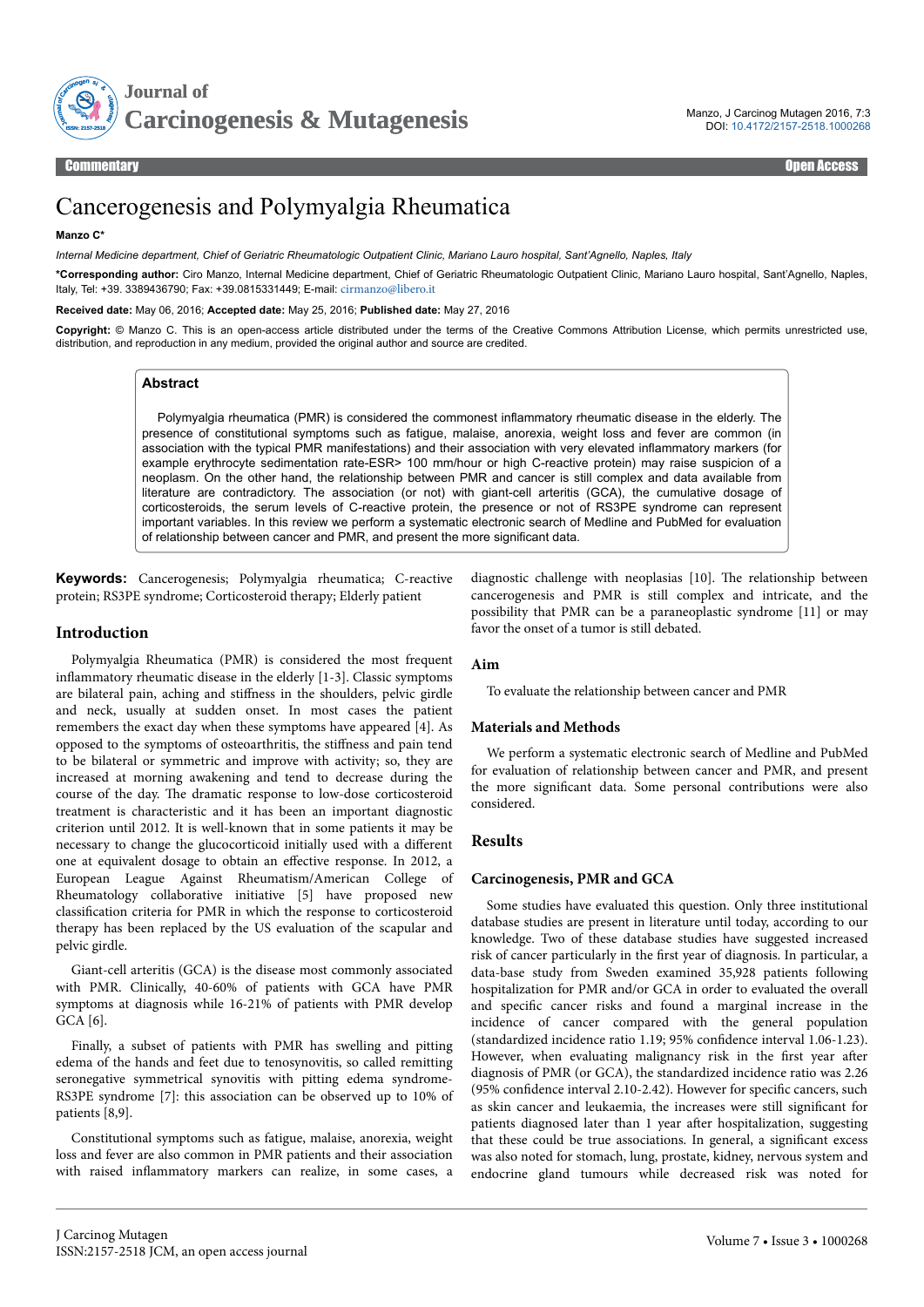endometrial cancer. Нe mechanisms of these associations were not established [12]. Another study utilized the UK General Practice Research Database (GPRD) and evaluated cancer risk in 2877 patients with PMR compared with age and sex-matched controls. All incident cases of PMR in the UK GPRD (1987-99), without pre-existing cancer or vascular disease and treated with corticosteroids were matched with up to five age, sex and GP practice patients without PMR (n=9942). Over a median follow up of 7.8 years, 23.2% of patients with PMR developed cancer compared with 19.5% of controls. In the first 6 months after diagnosis, those with a PMR diagnosis were significantly more likely to receive a cancer diagnosis (adjusted HR (95% CI): 1.69 (1.18 to 2.42). Нe number of events was small, but occurrences of prostate, blood, lymph nodes, female reproductive and nervous system cancers may be more common in those with PMR in the first six months after diagnosis. The authors were unable to determine whether the cancer incidence in PMR was different from controls, beyond this time point [13].

The emphasis in some of the studies present in literature is often on GCA, a condition that overlaps with PMR. Most of these studies were unable to definitively show whether or not there was an association between PMR/ GCA and cancer, although they have tended to be small and to focus on patients with GCA [14,15]. Нe association of GCA and its specific role represents one of the different critical elements. In the study proposed by Sara Muller et al. [13] although a proportion of those with PMR went on to develop the related condition of GCA, exclusion of these patients from the study sample did not change the final results.

Other studies have presented discordant conclusions. In our personal experience, for example, we found only 5 neoplasias in 200 elderly patients (>65-years-old) with PMR (without GCA) we have consecutively observed at our rheumatologic outpatient clinic from 2002 to 2014. Нe minimum observation time for the appearance of an eventual cancer has been of 24 months from initial diagnosis of PMR. The lack of response to corticosteroid therapy (also kept changing the glucocorticoid with a second different glucocorticoid at equivalent doses) and/or the appearance of "suspect" signs or symptoms not consistent with PMR have accounted warning for finding eventual cancer. Нree of these five patients had a RS3PE syndrome associated with PMR [16]. In another population-based cohort of 359 patients with PMR the cumulative incidence of malignancy at 10 years in patients with and without PMR was similar in the two groups (PMR 13.8 ± 2.0, control 13.1 ± 2.0; p-value=0.89) [17]. Likewise, in a Norwegian study published in 2002 (3° institutional database series) no differences were found in frequencies or types of malignant neoplasms between patients with PMR or GCA and population controls [18].

#### **Carcinogenesis, PMR and RS3PE syndrome**

Remitting seronegative symmetrical synovitis with pitting edema (RS3PE) is an uncommon elderly-onset rheumatic picture descripted for the first time by Mc Carthy et al. [7] characterized by tenosynovitis of extensor tendons at the wrist and (less frequently) at the feet. Its removal occurs rapidly with low-dose corticosteroids and its relapse is extremely rare in the "benign" forms [9]. Both cancer and benign tumors have been descripted in association with RS3PE since 1985 and RS3PE can represent a neoplastic marker in elderly patients with rheumatic diseases (including, as noted above, PMR) up to 20% of cases [19,20]. Нe relationship between cancerogenesis and association PMR+RS3PE has been poorly considered in literature: for example, in

a large case series recently published by Kaemacharva et al. a concurrent rheumatologic condition was reported only in 22 cases (6.65%) and a concurrent PMR only in anecdotal cases [20]. In our experience, the association of RS3PE with PMR represents a strong neoplastic marker: the presence of this syndrome in patients with PMR - in fact - is associated with a very high risk for cancer (28.5% PMR + RS3PE vs. only 2.04% PMR without RS3PE) [16].

## **Carcinogenesis, PMR and glucocorticoids**

As well known, systemic glucocorticoid use is the praxis in PMR. The fast response to low dosages of glucocorticoids is strongly characteristic of PMR and the effectiveness of prednisone  $\langle 20 \text{ mg}/\text{day} \rangle$ has more and more been highlighted [21]. We found data on glucocorticoids (in low dosages) and basal and squamous cell carcinoma limited to three older-age populations [22-25], only one observed a positive association [22]. An increased risk for squamous cell carcinoma of the skin (60-250 fold increase) and for basal cell carcinoma (10 fold increase) have been observed in some patients with conditions, such as organ transplantation, that require long-term, high-dose immunosuppression [26]. The specific association PMRglucorticoids- skin cancer has been not significantly evaluated. We can only speculate that since low dosages we usually use in PMR have not an immunosuppressive effectiveness, the risk for a skin cancer in PMR patients is very low or inexistent.

#### **Carcinogenesis and c-reactive protein**

C-reactive protein (CRP) is as well known a marker of acute-phase inflammatory response, produced mainly by hepatocytes. Its production is regulated by interleukin 6 (IL6). CRP and IL6 are characteristically high in PMR. CRP increases in PMR even in cases without ESR elevation [27,28]. CRP increases in a lot of diseases and in cancer, too. Several possible mechanisms have been proposed for the relationship between CRP and cancer: tumour growth can cause tissue inflammation and hence increase CRP levels; CRP could be an indicator of an immune response to tumour antigens; there is evidence that cancer cells can increase the production of inflammatory proteins, which could explain the high CRP concentrations in patients with cancer [29]. Some cancerous cells have been shown to express CRP [30] and cancer cell lines have been shown to secrete IL6 and IL8, which in turn induce as already said the production of CRP. Нe small number of prospective studies identified in literature regarding the relationship between CRP and cancer did not provide strong evidence for a causal role of CRP in malignancy, although there was some evidence that CRP could be related to colorectal cancer in particular [31,32]. In PMR patients, CRP levels dramatically decreased up to normalize in a few days after the start of corticosteroid therapy. The lowering of CRP is much more rapid than ESR (when as said it is high). On the other hand, persistently raised CRP has been suggested to correlate better with inflammation in PMR than ESR and may thus be better suited for use in definitions of remission and relapse [33,34]. In the clinical practice, persistently raised CRP in PMR is a strong warning for an infectious or neoplastic origin, expecially when it persists even after the change of the initial glucocorticoid with a different one, at equivalent doses.

#### **Discussion**

The possibility that PMR can represent a factor risk per cancer is still debated. Нe fact that the data available in the literature are greatly influenced by the design of the studies raises many questions. For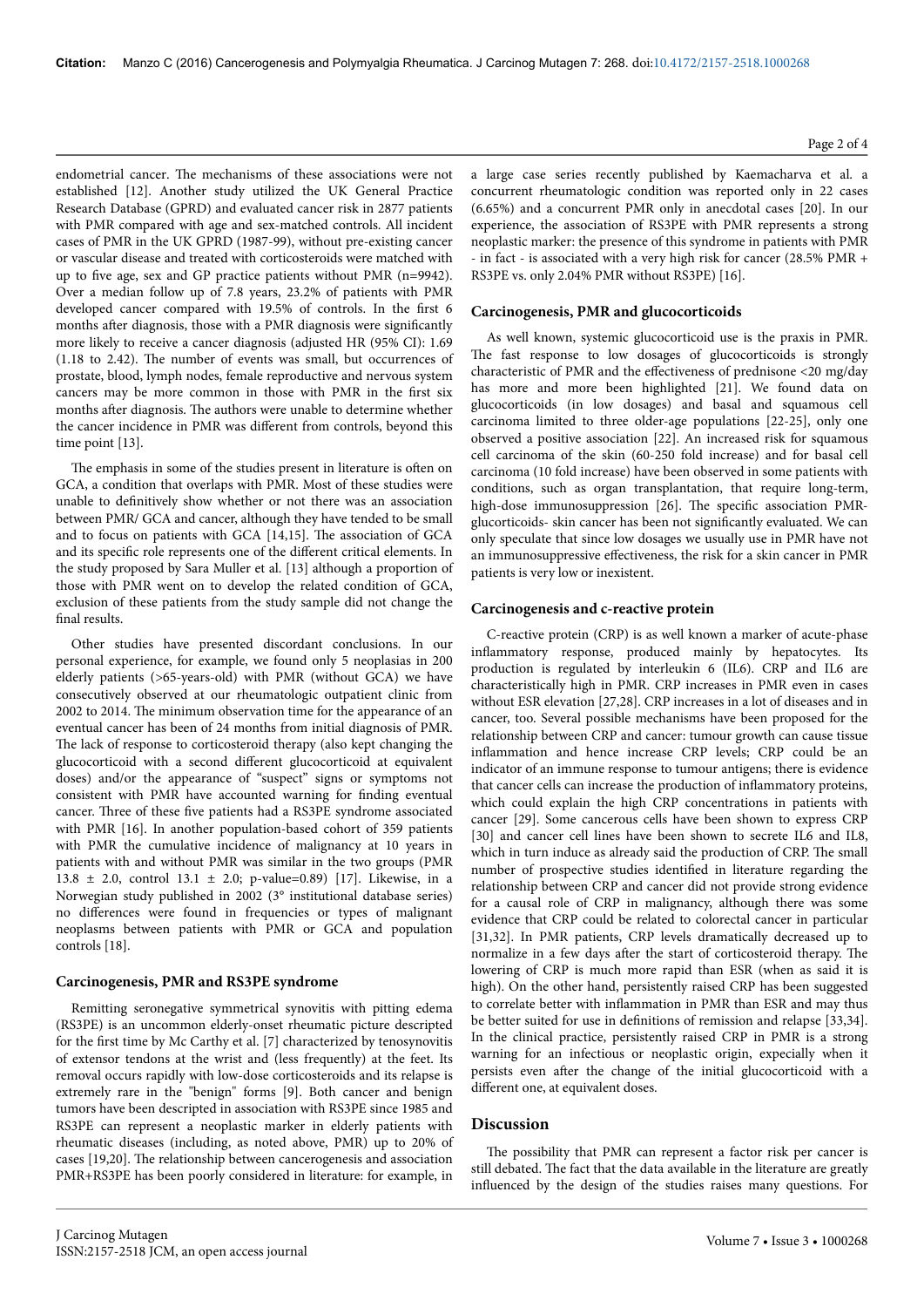example, the conclusions of two database studies [12,13] are very different from the conclusion of cohort or population studies  $[16,17]$ . Caution should be used interpreting database studies since the diagnosis of PMR is not always confirmed by chart review and the possibility of misclassification is a concern. This is particularly true in PMR because there are no tests that are specific for the diagnosis of this disease and with honesty Sara Muller and collegues admit that "the increased rate of cancer within the first  $6$  months after diagnosis of PMR might occur for several reasons; the most obvious of which is misdiagnosis" [13]. Similarly in the manuscript of Ji et al [12], the fact that data were referred to hospitalized patients can represent an important bias because patients with PMR are usually followed and effectively treated in an outpatient clinic or at most at home. The use of low dosages of glucocorticoids seems to rule out an increased risk of developing non-melanoma skin cancer.

Certainly, the appearance of RS3PE syndrome greatly increases cancer risk. Нere is an almost unanimous agreement that RS3PE syndrome could represent a "form of rheumatic paraneoplastic syndrome" [35] but the neoplastic weight of the association between this syndrome with PMR has been poorly evaluated. As well-known, the lack of response to glucocorticoids in PMR is considered the main element in order to suspect a paraneoplastic syndrome and to activate the related investigations, even with patient's hospitalization. In the same way, a lack of normalization of CRP levels during glucocorticoid therapy must be representing a warning for neoplasia (or infectious event). Нe possibility that in the same patient with PMR the change of glucocorticoid initially used with a different one at equivalent doses may produce a recovery of efficacy (and CRP normalization) has to be highlighted in order to avoid diagnostic errors.

# **Conclusion**

Cancerogenesis does not seem to increase in elderly patient with PMR, when we consider cohorts of patients followed in an outpatient clinic and not in hospital. Studies on multicenter cohorts are desirable. The lack of response to glucocorticoids is still the most important warning for cancer. Нe occurrence of RS3PE syndrome in PMR greatly increases the risk of cancer and the association RS3PE + polymyalgia rheumatica should be considered as a neoplastic marker.

## **Acknowledgment**

I want to thank Dr. Maria Natale and Dr. Raffaele Cioffi for their precious cooperation in following all patients with PMR in the rheumatologic outpatient clinic of "Mariano Lauro" hospital.

# **References**

- 1. [Rooney PJ, Rooney J, Balint G, Balint P \(2015\) Polymyalgia rheumatica:](http://www.ncbi.nlm.nih.gov/pubmed/25201886) [125 years of epidemiological progress? Scott Med J 60: 50-57.](http://www.ncbi.nlm.nih.gov/pubmed/25201886)
- 2. Manzo C, Balduccelli M, Cappiello F, De Cesare M, Gargiulo L, et al. (2009) Epidemiology of polymyalgia rheumatica in the Massa Lubrense town. Trends Med 9: 101-105.
- 3. [Muller S, Hider S, Helliwell T, Bailey J, Barraclough K, et al. \(2012\)](http://www.ncbi.nlm.nih.gov/pubmed/22703582) Нe [epidemiology of polymyalgia rheumatica in primary care: a research](http://www.ncbi.nlm.nih.gov/pubmed/22703582) [protocol. BMC Musculoskelet Disord 13: 102.](http://www.ncbi.nlm.nih.gov/pubmed/22703582)
- 4. Manzo C (2009) La polimialgia reumatica: cosa è utile sapere per il geriatra territoriale ? Ger Extraosp VII: 9-11.
- 5. [Dasgupta B, Cimmino MA, Maradit-Kremers H, Schimdt WA, Schirmer](http://www.ncbi.nlm.nih.gov/pubmed/22388996) [M, et al. \(2012\) 2012 Provisional](http://www.ncbi.nlm.nih.gov/pubmed/22388996) classification criteria for polymyalgia [rheumatica: a European League Against Rheumatism/American College](http://www.ncbi.nlm.nih.gov/pubmed/22388996) [of Rheumatology collaborative initiative. Ann Rheum Dis 71: 484-492.](http://www.ncbi.nlm.nih.gov/pubmed/22388996)
- 6. [Salvarani C, Cantini F, Hunder GG \(2008\) Polymyalgia rheumatica and](http://www.ncbi.nlm.nih.gov/pubmed/18640460) [giant-cell arteritis. Lancet 372: 234-245.](http://www.ncbi.nlm.nih.gov/pubmed/18640460)
- 7. McCarty DJ, O'Duffy [JD, Pearson L, Hunter JB \(1985\) Remitting](http://www.ncbi.nlm.nih.gov/pubmed/4057484) [seronegative symmetrical synovitis with pitting edema. RS3PE syndrome.](http://www.ncbi.nlm.nih.gov/pubmed/4057484) [JAMA 254: 2763-2767.](http://www.ncbi.nlm.nih.gov/pubmed/4057484)
- 8. [Salvarani C, Cantini F, Olivieri I \(2000\) Distal musculoskeletal](http://www.ncbi.nlm.nih.gov/pubmed/10948763) [manifestations in polymyalgia rheumatica. Clin Exp Rheumatol 18:](http://www.ncbi.nlm.nih.gov/pubmed/10948763) [S51-52.](http://www.ncbi.nlm.nih.gov/pubmed/10948763)
- 9. [Salvarani C, Cantini F, Olivieri I, Hunder GS \(1999\) Polymyalgia](http://www.ncbi.nlm.nih.gov/pubmed/10090155) [rheumatica: a disorder of extraarticular synovial structures? J Rheumatol](http://www.ncbi.nlm.nih.gov/pubmed/10090155) [26: 517-521.](http://www.ncbi.nlm.nih.gov/pubmed/10090155)
- 10. Manzo C, Natale M, Cappiello F (2008) Quanti anziani con Polimialgia Reumatica passano sotto gli occhi del medico del territorio? Ger Extraosp VI: 12-15.
- 11. Manzo C (2016) About a gastric neuroendocrine tumor presenting as polymyalgia rheumatica and macrocytic anemia. J Clin Case Rep (submitted for press).
- 12. [Ji J, Liu X, Sundquist K, Sundquist J, Hemminki K \(2010\) Cancer risk in](http://www.ncbi.nlm.nih.gov/pubmed/20299378) [patients hospitalized with polymyalgia rheumatica and giant cell arteritis:](http://www.ncbi.nlm.nih.gov/pubmed/20299378) [a follow-up study in Sweden. Rheumatology \(Oxford\) 49: 1158-1163.](http://www.ncbi.nlm.nih.gov/pubmed/20299378)
- 13. [Muller S, Hider SL, Belcher J, Helliwell T, Mallen CD \(2014\) Is cancer](http://www.ncbi.nlm.nih.gov/pubmed/23842460) [associated with polymyalgia rheumatica? A cohort study in the General](http://www.ncbi.nlm.nih.gov/pubmed/23842460) [Practice Research Database. Ann Rheum Dis 73: 1769-1773.](http://www.ncbi.nlm.nih.gov/pubmed/23842460)
- 14. [Kermani TA, Schäfer VS, Crowson CS, Hunder GG, Gabriel SE, et al.](http://www.ncbi.nlm.nih.gov/pubmed/20191512) [\(2010\) Malignancy risk in patients with giant cell arteritis: a population](http://www.ncbi.nlm.nih.gov/pubmed/20191512)[based cohort study. Arthritis Care Res \(Hoboken\) 62: 149-154.](http://www.ncbi.nlm.nih.gov/pubmed/20191512)
- 15. [Haga HJ, Eide GE, Brun J, Johansen A, Langmark F \(1993\) Cancer in](http://www.ncbi.nlm.nih.gov/pubmed/8230015) [association with polymyalgia rheumatica and temporal arteritis. J](http://www.ncbi.nlm.nih.gov/pubmed/8230015) [Rheumatol 20: 1335-1339.](http://www.ncbi.nlm.nih.gov/pubmed/8230015)
- 16. Manzo C, Natale M (2016) RS3PE syndrome in polymyalgia rheumatica: a neoplastic marker? Geriatrics 2016 (submitted for press);
- 17. [Pfeifer EC, Crowson CS, Major BT, Matteson EL \(2015\) Polymyalgia](http://www.ncbi.nlm.nih.gov/pubmed/26688777) [Rheumatica and its Association with Cancer. Rheumatology \(Sunnyvale\)](http://www.ncbi.nlm.nih.gov/pubmed/26688777) [Suppl 6.](http://www.ncbi.nlm.nih.gov/pubmed/26688777)
- 18. [Myklebust G, Wilsgaard T, Jacobsen BK, Gran JT \(2002\) No increased](http://www.ncbi.nlm.nih.gov/pubmed/12375324) [frequency of malignant neoplasms in polymyalgia rheumatica and](http://www.ncbi.nlm.nih.gov/pubmed/12375324) [temporal arteritis. A prospective longitudinal study of 398 cases and](http://www.ncbi.nlm.nih.gov/pubmed/12375324) [matched population controls. J Rheumatol 29: 2143-2147.](http://www.ncbi.nlm.nih.gov/pubmed/12375324)
- 19. [Manger B, Schett G1 \(2014\) Paraneoplastic syndromes in rheumatology.](http://www.ncbi.nlm.nih.gov/pubmed/25136782) [Nat Rev Rheumatol 10: 662-670.](http://www.ncbi.nlm.nih.gov/pubmed/25136782)
- 20. [Kaemacharva P, Donato AA, Aryal MR, Ghimire S, Pathak R, et al. \(2016\)](http://www.ncbi.nlm.nih.gov/pubmed/27050250) [RS3PE revisited: a systematic review and meta-analysis of 331 cases. Clin](http://www.ncbi.nlm.nih.gov/pubmed/27050250) [Exp Rheumatol.](http://www.ncbi.nlm.nih.gov/pubmed/27050250)
- 21. [Healey LA \(1984\) Long-term follow-up of polymyalgia rheumatica:](http://www.ncbi.nlm.nih.gov/pubmed/6729485) [evidence for synovitis. Semin Arthritis Rheum 13: 322-328.](http://www.ncbi.nlm.nih.gov/pubmed/6729485)
- 22. [Baibergenova AT, Weinstock MA; VATTC Trial Group \(2012\) Oral](http://www.ncbi.nlm.nih.gov/pubmed/21923839) [prednisone use and risk of keratinocyte carcinoma in non-transplant](http://www.ncbi.nlm.nih.gov/pubmed/21923839) population. The [VATTC trial. J Eur Acad Dermatol Venereol 26:](http://www.ncbi.nlm.nih.gov/pubmed/21923839) [1109-1115.](http://www.ncbi.nlm.nih.gov/pubmed/21923839)
- 23. Jensen AØ, Нomsen [HF, Engebjerg MC, Olesen AB, Friis S, et al. \(2009\)](http://www.ncbi.nlm.nih.gov/pubmed/19034275) [Use of oral glucocorticoids and risk of skin cancer and non-Hodgkin's](http://www.ncbi.nlm.nih.gov/pubmed/19034275) [lymphoma: a population-based case-control study. Br J Cancer 100:](http://www.ncbi.nlm.nih.gov/pubmed/19034275) [200-205.](http://www.ncbi.nlm.nih.gov/pubmed/19034275)
- 24. [Karagas MR, Cushing GL Jr, Greenberg ER, Mott LA, Spencer SK, et al.](http://www.ncbi.nlm.nih.gov/pubmed/11531252) [\(2001\) Non-melanoma skin cancers and glucocorticoid therapy. Br J](http://www.ncbi.nlm.nih.gov/pubmed/11531252) [Cancer 85: 683-686.](http://www.ncbi.nlm.nih.gov/pubmed/11531252)
- 25. [Sørensen HT, Mellemkjaer L, Nielsen GL, Baron JA, Olsen JH, et al.](http://www.ncbi.nlm.nih.gov/pubmed/15126608) [\(2004\) Skin cancers and non-hodgkin lymphoma among users of](http://www.ncbi.nlm.nih.gov/pubmed/15126608) [systemic glucocorticoids: a population-based cohort study. J Natl Cancer](http://www.ncbi.nlm.nih.gov/pubmed/15126608) [Inst 96: 709-711.](http://www.ncbi.nlm.nih.gov/pubmed/15126608)
- 26. [Walder BK, Robertson MR, Jeremy D \(1971\) Skin cancer and](http://www.ncbi.nlm.nih.gov/pubmed/4143536) [immunosuppression. Lancet 2: 1282-1283.](http://www.ncbi.nlm.nih.gov/pubmed/4143536)
- 27. [Martinez-Taboada VM, Blanco R, Rodriguez-Valverde V \(2000\)](http://www.ncbi.nlm.nih.gov/pubmed/10948758) [Polymyalgia rheumatica with normal erythrocyte sedimentation rate:](http://www.ncbi.nlm.nih.gov/pubmed/10948758) [clinical aspects. Clin Exp Rheumatol 18: S34-S37.](http://www.ncbi.nlm.nih.gov/pubmed/10948758)